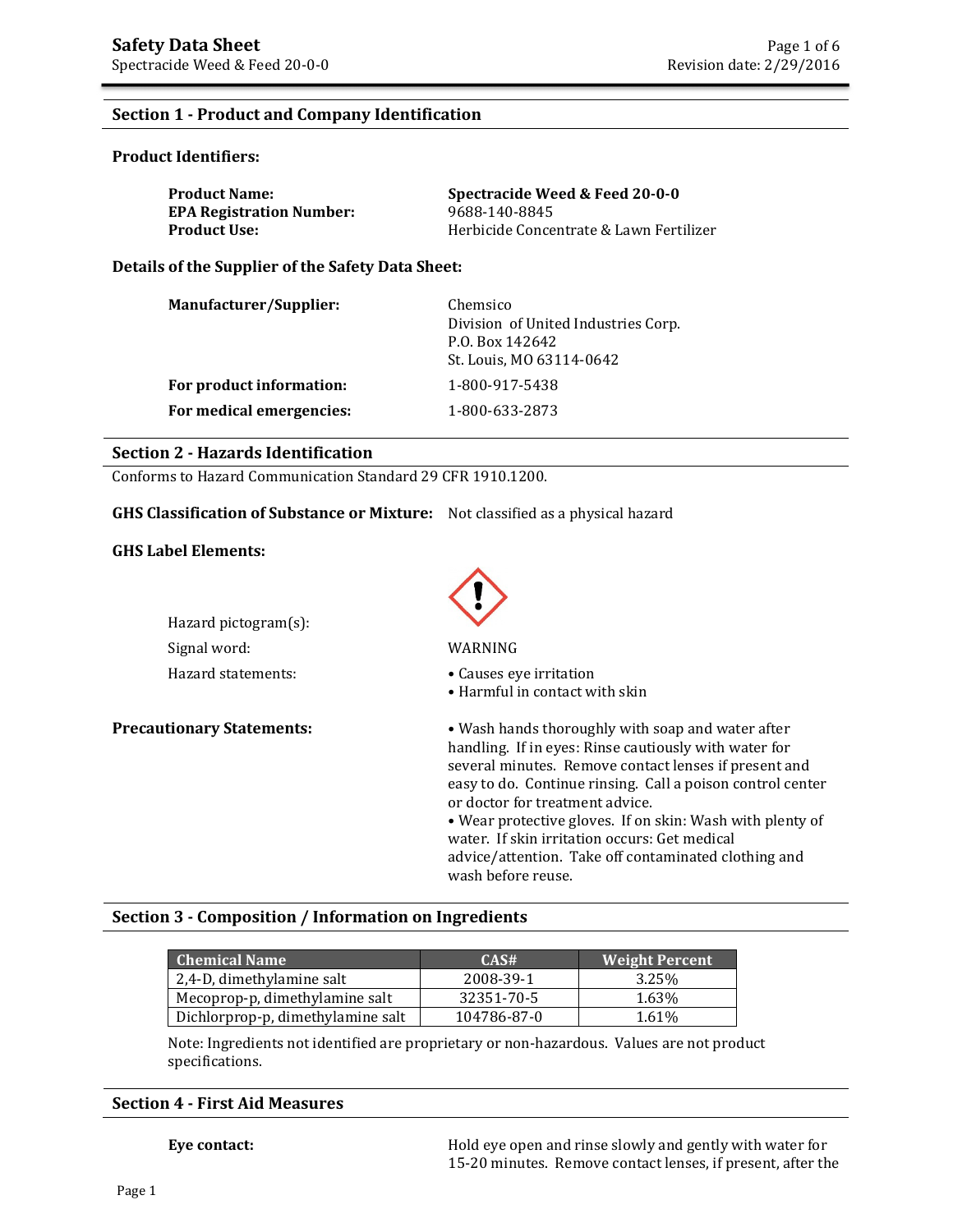|                        | first 5 minutes, then continue rinsing. Call a poison control<br>center or doctor for treatment advice.                                                                                                                           |
|------------------------|-----------------------------------------------------------------------------------------------------------------------------------------------------------------------------------------------------------------------------------|
| <b>Skin contact:</b>   | Take off contaminated clothing. Rinse skin immediately<br>with plenty of water for 15-20 minutes. Call a poison<br>control center or doctor for treatment advice.                                                                 |
| Inhalation:            | No special requirements                                                                                                                                                                                                           |
| Ingestion:             | No special requirements                                                                                                                                                                                                           |
| Notes to physician:    | None                                                                                                                                                                                                                              |
| <b>General advice:</b> | If you feel unwell, seek medical advice (show the label<br>where possible). Ensure that medical personnel are aware<br>of the material(s) involved, and take precautions to protect<br>themselves. Keep out of reach of children. |

# **Section 5 - Fire Fighting Measures**

| <b>Flammable properties:</b>                   | Not flammable by OSHA criteria.                                                                                                                                                                                                              |
|------------------------------------------------|----------------------------------------------------------------------------------------------------------------------------------------------------------------------------------------------------------------------------------------------|
| Suitable extinguishing media:                  | Water fog, foam, $CO2$ , dry chemical                                                                                                                                                                                                        |
| Unsuitable extinguishing media:                | Not available                                                                                                                                                                                                                                |
| Specific hazards arising from the<br>chemical: | Container may melt and leak in heat of fire. Do not allow<br>run-off from firefighting to enter drains or water courses.                                                                                                                     |
| Protective equipment for firefighters:         | Firefighters should wear full protective clothing including<br>self-contained breathing apparatus.                                                                                                                                           |
| <b>Hazardous combustion products:</b>          | None known                                                                                                                                                                                                                                   |
| Sensitivity to mechanical impact:              | None known                                                                                                                                                                                                                                   |
| <b>Explosion data:</b>                         | Not available                                                                                                                                                                                                                                |
| Sensitivity to static discharge:               | Not available                                                                                                                                                                                                                                |
| <b>Personal precautions:</b>                   | Keep unnecessary personnel away. Do not touch or walk<br>through spilled material. Do not touch damaged containers<br>or spilled material unless wearing appropriate protective<br>clothing. Keep people away from and upwind of spill/leak. |

## **Section 6 - Accidental Release Measures**

| <b>Personal precautions:</b>       | Remove all sources of ignition. Wear personal protective<br>equipment. Wash thoroughly after handling.                                                                                                                                                                                                                                                                                                                                                  |
|------------------------------------|---------------------------------------------------------------------------------------------------------------------------------------------------------------------------------------------------------------------------------------------------------------------------------------------------------------------------------------------------------------------------------------------------------------------------------------------------------|
| For emergency responders:          | If specialized clothing is required to deal with the spillage,<br>take note of any information in Section 8 on suitable and<br>unsuitable materials.                                                                                                                                                                                                                                                                                                    |
| <b>Environmental precautions:</b>  | Avoid dispersal of spilled material and runoff and contact<br>with soil, waterways, drains and sewers.                                                                                                                                                                                                                                                                                                                                                  |
| <b>Methods for containment and</b> |                                                                                                                                                                                                                                                                                                                                                                                                                                                         |
| cleaning up:                       | Stop leak if without risk. Move containers from spill area.<br>Before attempting clean up, refer to hazard data given<br>above. Small spills may be absorbed with earth, sand or<br>absorbent material swept up and placed in suitable,<br>covered, and labeled containers. Prevent large spills from<br>entering sewers or waterways. Contact emergency<br>services and supplier for advice. Never return spills in<br>original containers for re-use. |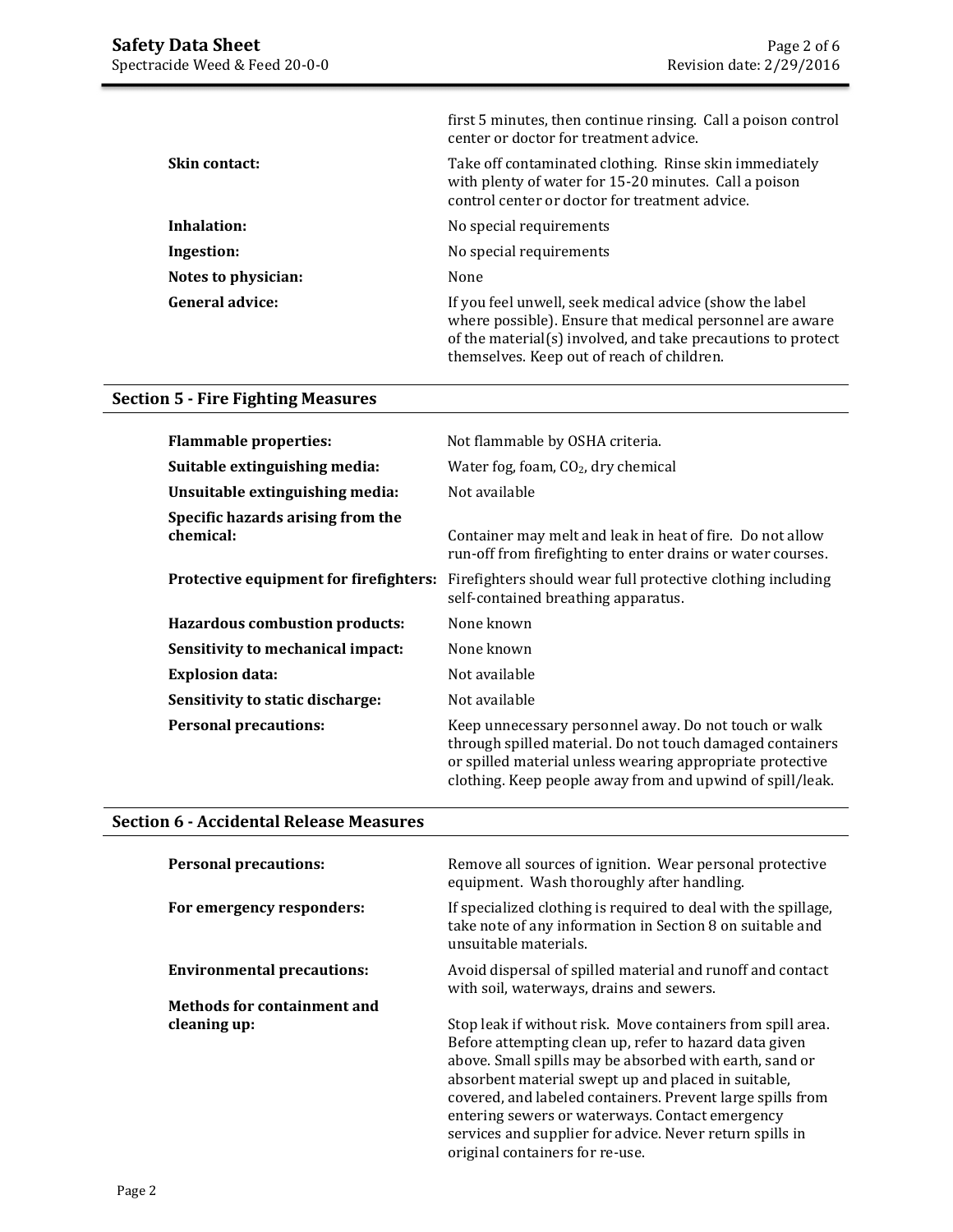# **Section 7 - Handling and Storage**

| Precautions for safe handling: | Put on appropriate personal protective equipment (see<br>Section 8). Do not use near heat, open flame or any other<br>ignition source. Take measures to prevent the buildup of<br>electrostatic charge. Avoid contact with skin, eyes and<br>clothing. Use an appropriate respirator when adequate<br>ventilation is not available. Avoid breathing vapors or<br>spray mists of the product. |
|--------------------------------|----------------------------------------------------------------------------------------------------------------------------------------------------------------------------------------------------------------------------------------------------------------------------------------------------------------------------------------------------------------------------------------------|
| Storage:                       | Store product in a cool, dry place, out of reach of children.<br>Keep container closed when not in use. Keep away from<br>food, drink and animal feedingstuffs. Keep tightly closed.<br>Non-refillable container. Do not reuse or refill this<br>container. Place in trash or offer for recycling if available.                                                                              |

## **Section 8 - Exposure Controls / Personal Protection**

#### **Exposure guidelines:**

| <b>Components with Occupational Exposure Limits</b> |                        |                 |                                     |     |                     |     |                 |
|-----------------------------------------------------|------------------------|-----------------|-------------------------------------|-----|---------------------|-----|-----------------|
|                                                     | <b>Exposure Limits</b> |                 |                                     |     |                     |     |                 |
|                                                     |                        |                 | <b>ACGIH TLV</b><br><b>OSHA PEL</b> |     | <b>Supplier OEL</b> |     |                 |
| <b>Chemical name</b>                                |                        | $mg/m^3$<br>ppm |                                     | ppm | $mg/m^3$            | ppm | $mg/m^3$        |
| 2,4-D, dimethylamine salt                           | <b>TWA</b>             | .               | 10                                  |     | 10                  |     | 10              |
| Mecoprop-p, dimethylamine salt                      | <b>TWA</b>             |                 | Not established                     |     | Not established     |     | Not established |
| Dichlorprop-p, dimethylamine salt                   | <b>TWA</b>             | Not established |                                     |     | Not established     |     | Not established |

**Engineering controls: Controls: General ventilation normally adequate.** 

# **Personal protective equipment:**

| Eye/Face protection:                   | During application, prevent entry into eyes. Wear safety<br>glasses with side shields if using in large applications.                                                                 |
|----------------------------------------|---------------------------------------------------------------------------------------------------------------------------------------------------------------------------------------|
| Skin and body protection:              | Wash hands after application. Wear long-sleeved shirt and<br>long pants, socks, shoes and gloves.                                                                                     |
| <b>Respiratory protection:</b>         | None required                                                                                                                                                                         |
| <b>General hygiene considerations:</b> | Handle in accordance with good industrial hygiene and<br>safety practice. When using, do not eat or drink. Wash<br>hands before breaks and immediately after handling the<br>product. |

## **Section 9 - Physical & Chemical Properties**

| Appearance:            | Clear             |
|------------------------|-------------------|
| Color:                 | Brown to black    |
| <b>Physical state:</b> | Liquid            |
| Odor:                  | Mild              |
| Odor threshold:        | No data available |
| $pH$ :                 | $8.4 - 9.4$       |
| <b>Melting point:</b>  | No data available |
| <b>Freezing point:</b> | No data available |
| <b>Boiling point:</b>  | No data available |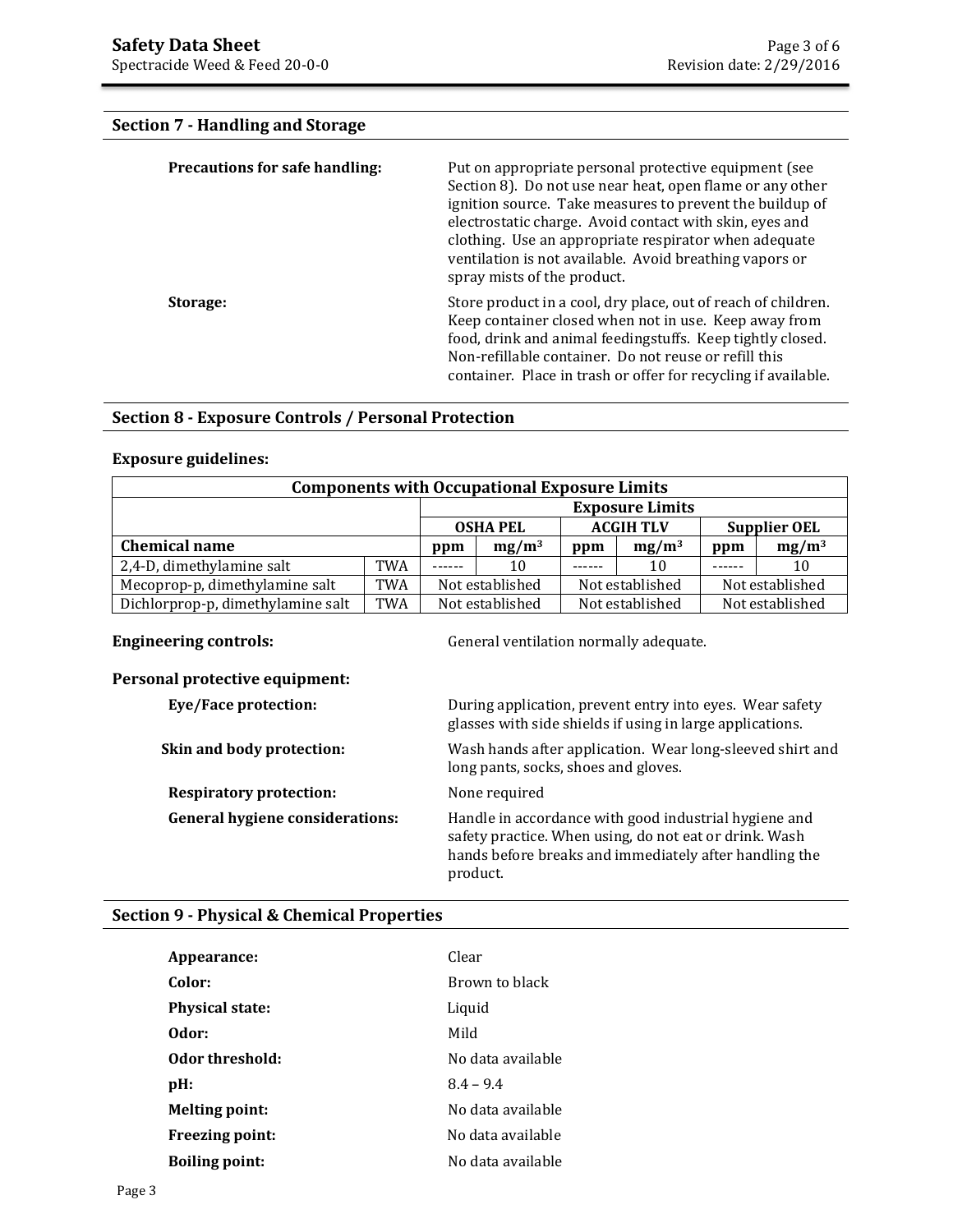| Flash point:                                       | $>$ 200°F         |
|----------------------------------------------------|-------------------|
| <b>Evaporation rate:</b>                           | No data available |
| Flammability limits in air,<br>lower, % by volume: | No data available |
| Flammability limits in air,<br>upper, % by volume: | No data available |
| Vapor pressure:                                    | No data available |
| Vapor density:                                     | No data available |
| Relative density @ 20°C:                           | 1.16              |
| Octanol/water coefficient:                         | No data available |
| Auto-ignition temperature:                         | No data available |
| Decomposition temperature:                         | No data available |
| Solubility:                                        | Soluble in water  |
| % Volatile organic compounds:                      | 0                 |

# **Section 10 - Chemical Stability & Reactivity Information**

# **Reactivity**

| Conditions to avoid:<br>Incompatible materials: | Do not mix with other chemicals.<br>Avoid strong oxidizers. |
|-------------------------------------------------|-------------------------------------------------------------|
| <b>Chemical stability</b>                       |                                                             |
| <b>Product stability:</b>                       | Stable under recommended storage conditions.                |
| <b>Other</b>                                    |                                                             |
| <b>Hazardous decomposition products:</b>        | None known                                                  |
| <b>Possibility of hazardous reactions:</b>      | Hazardous polymerization does not occur.                    |

#### **Section 11 - Toxicological Information**

| Primary eye irritation:      | Causes moderate eye irritation (EPA tox. category III) |
|------------------------------|--------------------------------------------------------|
| Primary skin irritation:     | Non-irritating (EPA tox. category IV)                  |
| Acute dermal:                | $LD_{50}$ > 500 mg/kg (EPA tox. category III)          |
| <b>Acute inhalation:</b>     | $LC_{50} > 2$ mg/L (EPA tox. category IV)              |
| Acute oral:                  | $LD_{50}$ > 5000 mg/kg (EPA tox. category IV)          |
| Sensitization:               | Not a skin sensitizer.                                 |
| <b>Chronic effects:</b>      | No data available                                      |
| Carcinogenicity:             | No data available                                      |
| Mutagenicity:                | No data available                                      |
| <b>Reproductive effects:</b> | No data available                                      |
| Teratogenicity:              | No data available                                      |
| Ecotoxicity:                 | No data available                                      |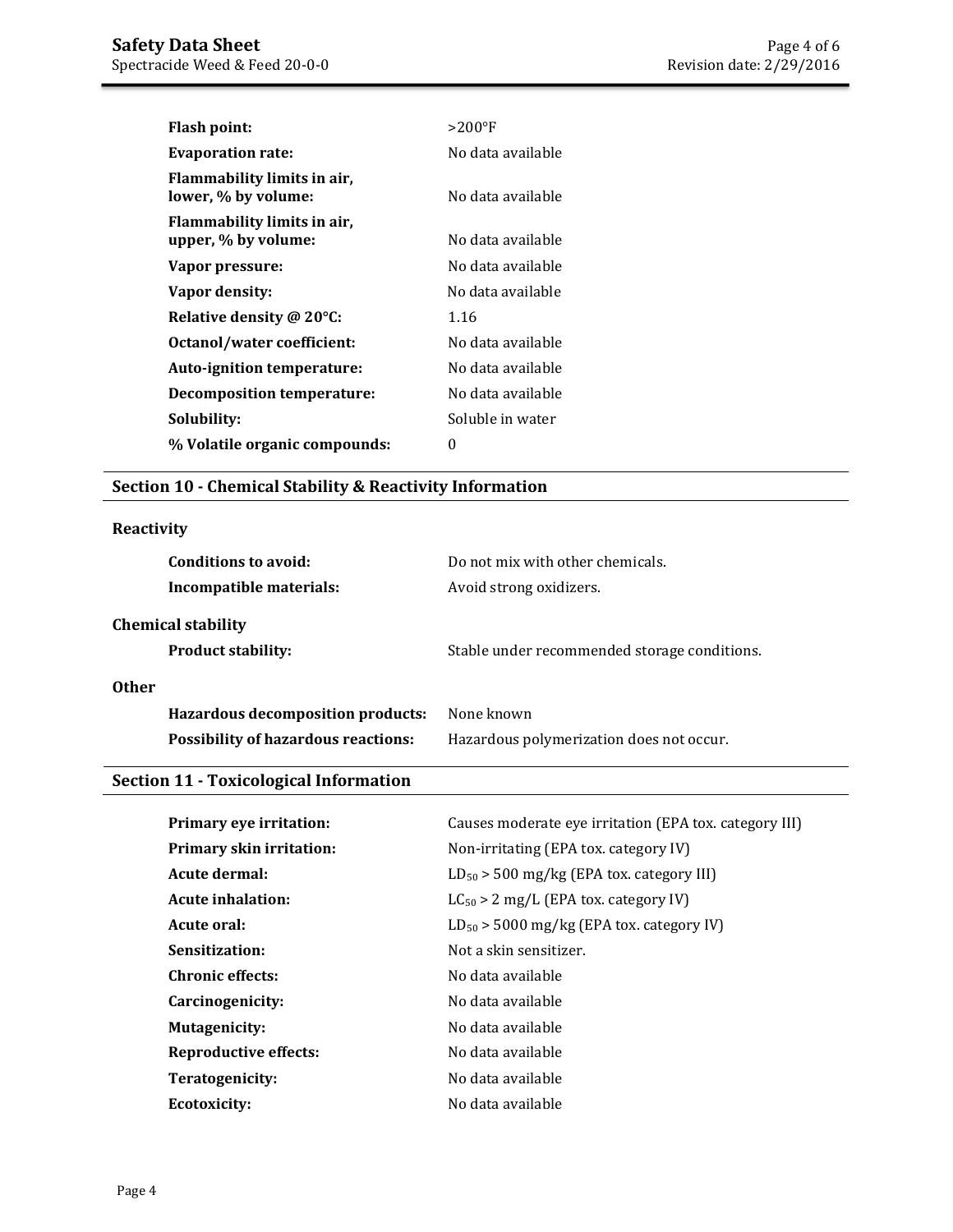# **Section 12 - Ecological Information**

| <b>Environmental effects:</b>     | No data available |
|-----------------------------------|-------------------|
| <b>Aquatic toxicity:</b>          | None              |
| Persistence / degradability:      | No data available |
| Bioaccumulation / accumulation:   | No data available |
| <b>Partition coefficient:</b>     | No data available |
| Mobility in environmental media:  | No data available |
| <b>Chemical fate information:</b> | No data available |

# **Section 13 - Disposal Considerations**

| Waste codes:                  | Not available                                          |
|-------------------------------|--------------------------------------------------------|
| <b>Disposal instructions:</b> | Dispose in accordance with all applicable regulations. |
| Waste from residues/unused    |                                                        |
| products:                     | Not available                                          |
| Contaminated packaging:       | Not available                                          |

# **Section 14 - Transportation Information**

| <b>U.S. Department of Transportation</b> |               |
|------------------------------------------|---------------|
| (DOT):                                   | Not regulated |
| <b>IATA:</b>                             | Not regulated |
| IMDG:                                    | Not regulated |

# **Section 15 - Regulatory Information**

| 29 CFR 1910.1200 hazardous chemical   |               |
|---------------------------------------|---------------|
| <b>Occupational Safety and Health</b> |               |
| <b>Administration (OSHA):</b>         | Nο            |
| <b>CERCLA</b> (Superfund) reportable  |               |
| quantity:                             | Not available |

### **Hazard categories**

### **Superfund Amendments and Reauthorization Act of 1986 (SARA):**

| Immediate Hazard                | No             |
|---------------------------------|----------------|
| Delayed Hazard                  | N <sub>0</sub> |
| Fire Hazard                     | N <sub>0</sub> |
| Pressure Hazard                 | No             |
| Reactivity Hazard               | N <sub>0</sub> |
| Section 302 extremely hazardous |                |
| <b>Substance:</b>               | No             |
| Section 311 hazardous chemical: | No             |
| <b>Clean Air Act (CAA):</b>     | Not available  |
| <b>Clean Water Act (CWA):</b>   | Not available  |
| <b>State regulations:</b>       | None           |